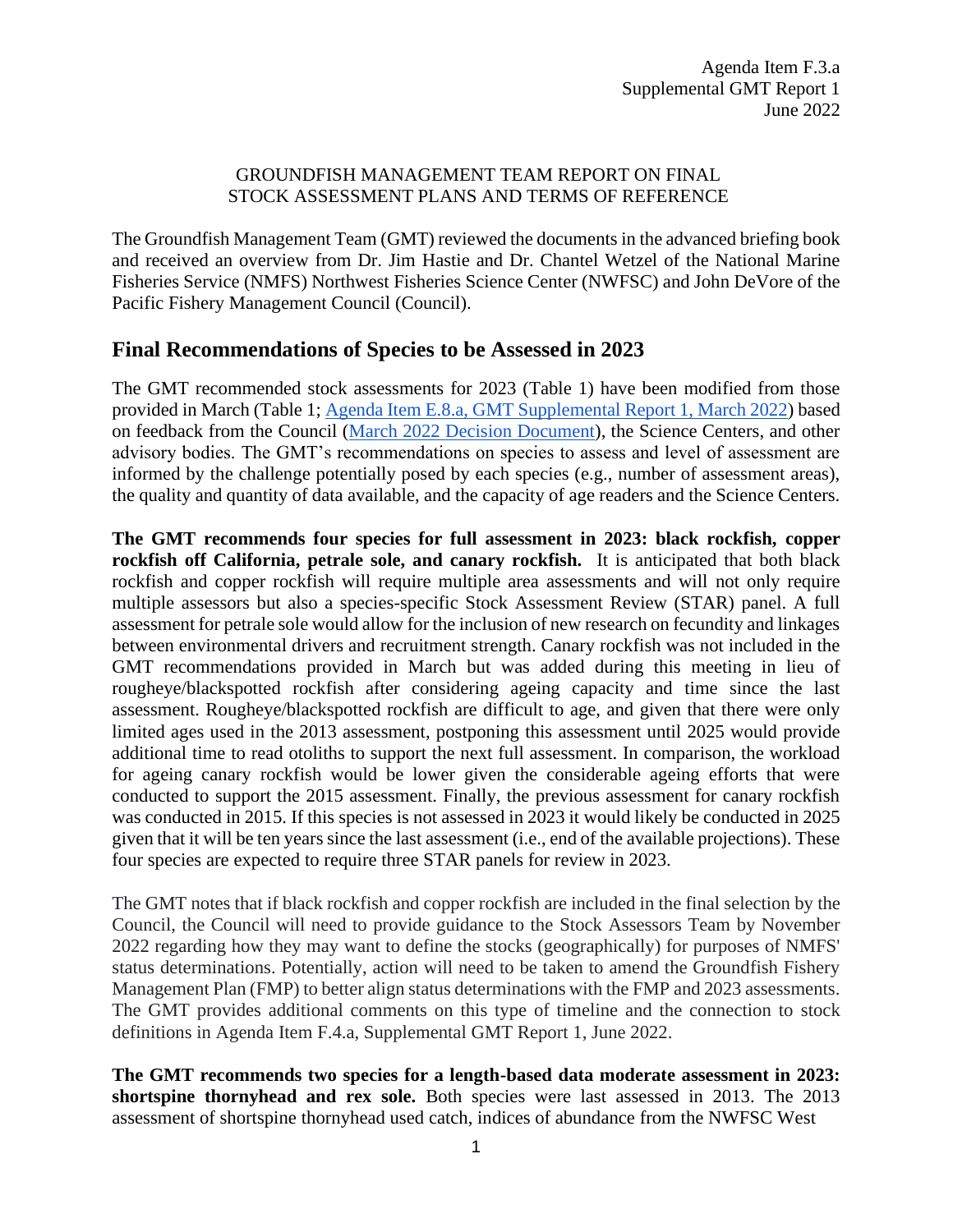Coast Groundfish Bottom Trawl (WCGBT) survey, and length data since shortspine thornyhead otoliths are currently unable to be read reliably. The 2013 assessment for rex sole was an indexbased data moderate assessment which used catch and index of abundance information from the NWFSC WCGBT survey. Conducting length-based data-moderate assessments for each of these species will provide needed management advice.

**The GMT recommends three species for catch-only updates in 2023: cowcod, widow rockfish, and yelloweye rockfish.** Conducting catch-only updates for each of these species can potentially provide additional flexibility in future harvest specifications.

| <b>Species</b>        | <b>GMT</b> recommendation | <b>NMFS</b><br>Rank <sup>2</sup> | <b>Assessment Area</b>   |
|-----------------------|---------------------------|----------------------------------|--------------------------|
| Black rockfish $1$    | <b>Full Assessment</b>    |                                  | State or region specific |
| Copper rockfish $1$   | <b>Full Assessment</b>    | 29                               | CA areas only            |
| Petrale sole          | <b>Full Assessment</b>    | 3                                | Coastwide                |
| Canary rockfish       | <b>Full Assessment</b>    | 13                               | Coastwide                |
| Shortspine thornyhead | Data-Moderate             | 21                               | Coastwide                |
| <b>Rex Sole</b>       | Data-Moderate             | 23                               | Coastwide                |
| Cowcod                | <b>Catch Only Update</b>  | 65                               | South of 40° 10' N. Lat. |
| Widow rockfish        | <b>Catch Only Update</b>  | 12                               | Coastwide                |
| Yelloweye rockfish    | <b>Catch Only Update</b>  | 10                               | Coastwide                |

<span id="page-1-0"></span>**Table 1. The GMT's recommended species to be assessed in 2023, the NMFS rank for each species, and the potential assessment area.**

<sup>1</sup>The assessment will most likely have multiple assessment areas along the U.S. West Coast which will require the Council to take action prior to or by September 2023 to amend the FMP to define the management areas.

<sup>2</sup>Agenda Item F.3, Supplemental REVISED Attachment 2, June 2022

The GMT has compiled a preliminary list of species to be considered for assessment in 2025 (Table 2), while recognizing that this list is likely to change between now and 2024. Early identification of species that have a high likelihood of being considered for assessment in 2025 can allow states and the Science Centers to prioritize ageing and data collection appropriately. The list is based on top-ranked species in the 2022 assessment prioritization, time since the last assessment, and species that the Council or advisory bodies have identified as a priority for assessment but were not able to be included in the 2023 list. If any of the species recommended by the GMT for assessment in 2023 are not selected (Table 1), these should be added to the 2025 list provided below (Table 2). The GMT recognizes that the number of species identified for consideration in 2025 will likely outstrip assessment capacity in 2025, but we considered it important to provide a full list of species with assessment needs.

The GMT identifies eight species for assessment consideration in 2025: sablefish, rougheye/blackspotted rockfish, Pacific spiny dogfish, China rockfish, aurora rockfish, yelloweye rockfish, quillback rockfish, and yellowtail rockfish.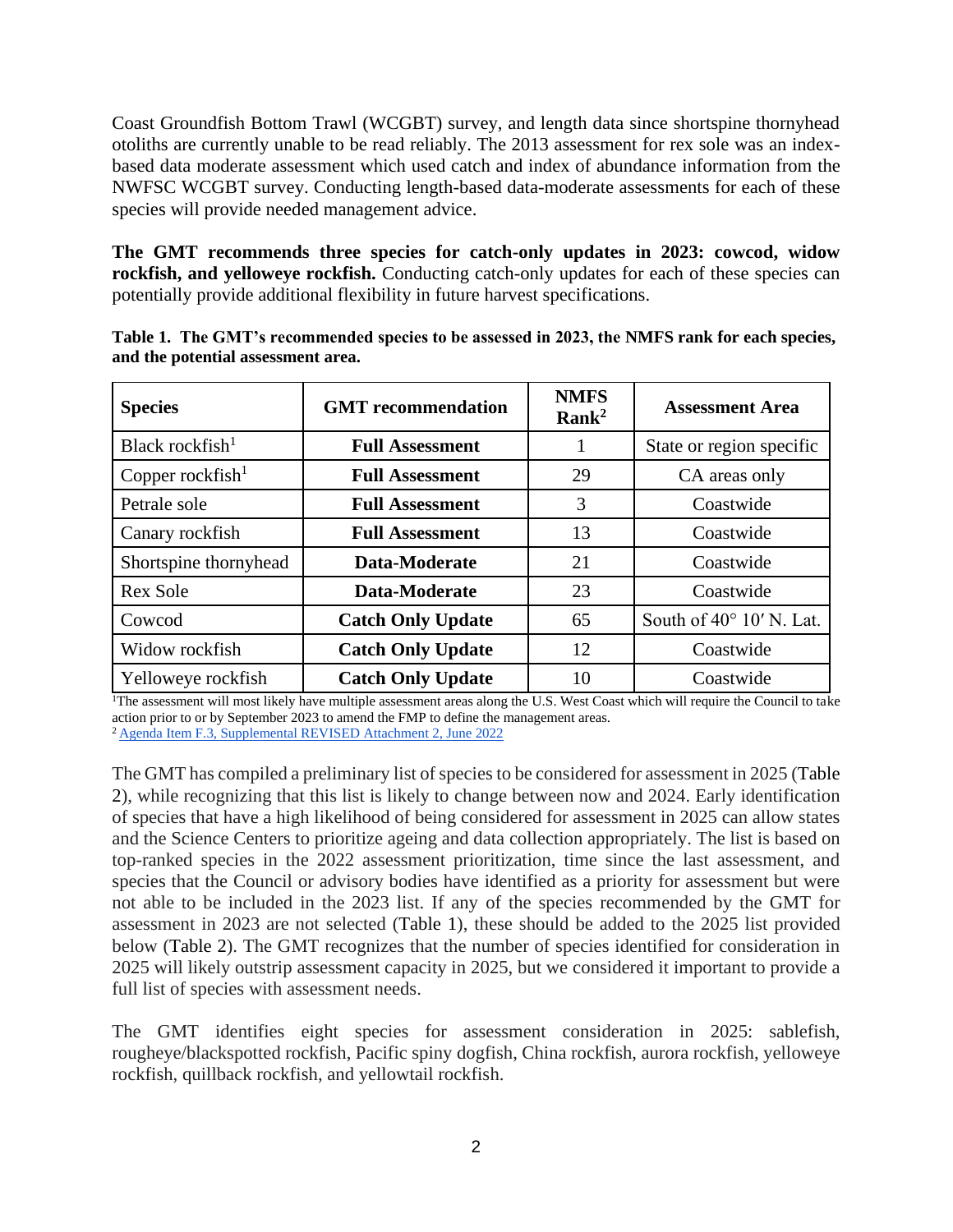| <b>Species</b>                 | <b>GMT</b><br>recommendation                   | <b>NMFS</b><br><b>Rank</b> | <b>Assessment Area</b>   |
|--------------------------------|------------------------------------------------|----------------------------|--------------------------|
| Sablefish                      | Full                                           | 5                          | Coastwide                |
| Rougheye/Blackspotted rockfish | Full                                           | 27                         | Coastwide                |
| Pacific spiny dogfish          | Full                                           | 43                         | Coastwide                |
| China rockfish                 | Full                                           | 25                         | State or region specific |
| Aurora rockfish                | <b>Full</b>                                    | 63                         | Coastwide                |
| Yelloweye rockfish             | <b>Full or Update</b>                          | 9                          | Coastwide                |
| Quillback rockfish             | Full                                           | 4                          | State or region specific |
| Yellowtail rockfish            | <b>Full or</b><br>Full and Update <sup>3</sup> | 10                         | State or region specific |

**Table 2. The GMT's recommended species to be assessed in 2025, the NMFS rank for each species, and the potential assessment area.**

 $3$  Either full assessments for both areas north and south of 40 $\degree$  10' N. lat. could be conducted or potentially an update north of 40° 10′ N. lat. and a full assessment south of 40° 10′ N. lat.

The GMT discussed whether to recommend sablefish for assessment in either 2023 or 2025 at both this and the March 2022 meeting. The GMT also discussed public comment received during this meeting requesting that sablefish be assessed in 2023. Sablefish is a highly valuable species off the West Coast and should be closely monitored. However, given the large number of species within the FMP with assessment needs, this requires careful consideration when allocating assessment resources across all species. Given that sablefish was last fully assessed in 2019 with an update assessment conducted in 2021, combined with the positive trend in the index of abundance from the NWFSC WCGBT survey (Agenda Item F.3, Attachment 4, June 2022, page 289) in recent years, the GMT recommends waiting until 2025 to assess sablefish again in order to meet the assessment needs of other species within the FMP.

Rougheye/blackspotted rockfish was last assessed in 2013 and was initially identified by the GMT during the March meeting as a species for assessment consideration in 2023 based on the time since the last assessment and that recent removals have been approaching the annual catch limit for this stock. However, based on feedback from Washington Department of Fish and Wildlife that the limited existing aged otoliths for the 2013 assessment leaving a large number of collected otoliths to be read, combined with the challenges in ageing rougheye/blackspotted rockfish, waiting to assess this stock until 2025 would provide the needed time to provide adequate age reads to support a future assessment.

The 2021 assessment of Pacific spiny dogfish had a high level of uncertainty around the proportion of the biomass observed by the NWFSC WCGBT survey during the summer months when sampling by the survey occurs. Additionally, the assessment estimated the stock to be minimally higher than the management target of 40 percent of unfished biomass with the stock projected to slowly decline over the projection period based on the default harvest level for elasmobranchs (i.e., spawning potential ratio of 0.45). The GMT recommends that Pacific spiny dogfish be considered for assessment in 2025 in order to continue closely monitoring this species and to allow for